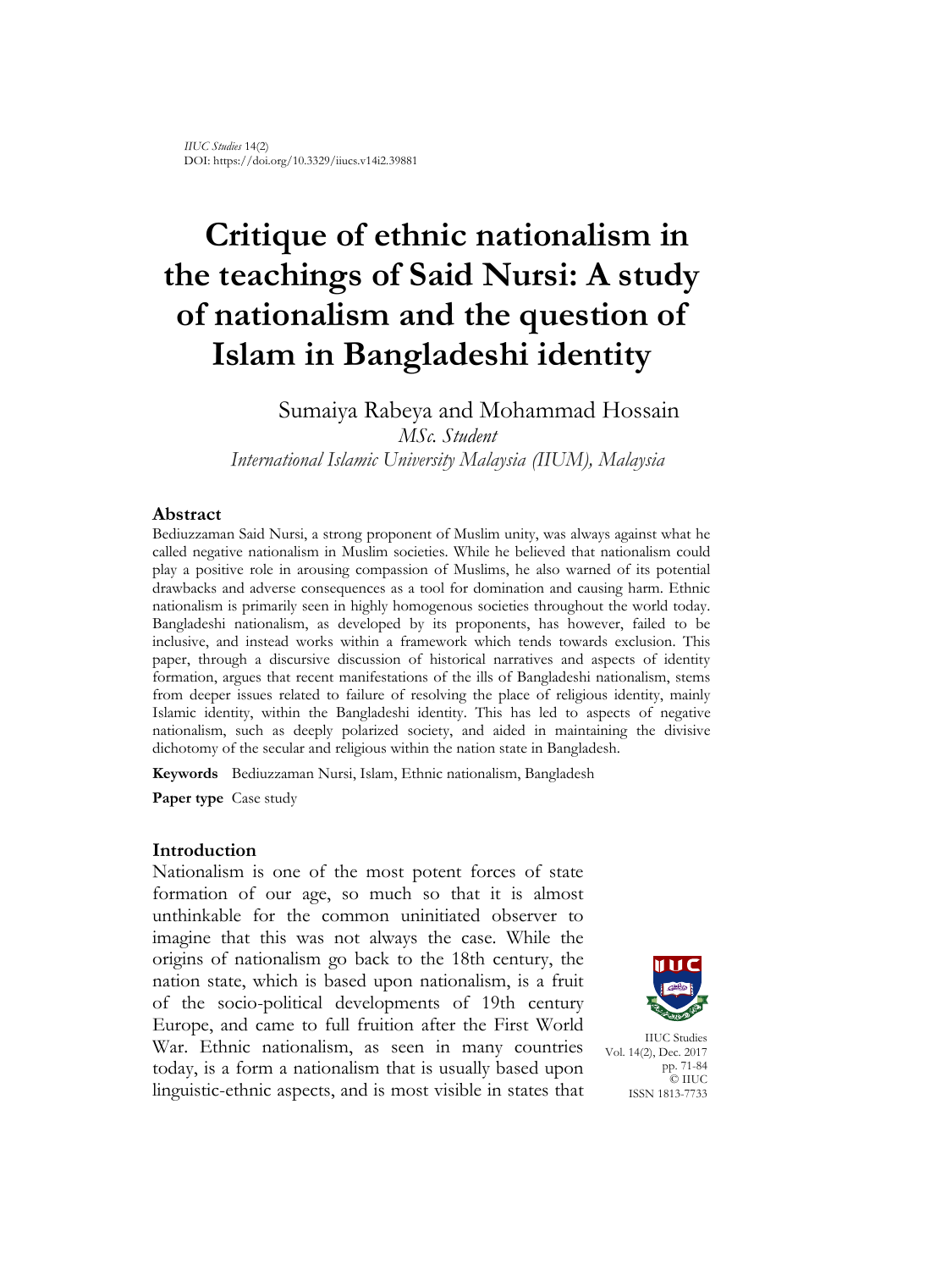have a homogeneity in terms of ethnicity or language. The diffusion of Europe's colonial influence throughout Muslim lands has made nationalism one of the foremost ideologies in the modern world.

Bediuzzaman Said Nursi (1877-1960) was a famous Muslim thinker of the twentieth century, dedicated in restoring the Islamic teachings in the society by renewing the knowledge of Islam as authentically as presented in the Quran and Sunnah. He was born in the territory of modern Turkey, was of Kurdish ethnic origin and from a time post collapse of Ottoman Empire when the idea of state and sovereignty became prevalent, proposing substitute to the traditional Muslim Ummah identity for Muslims. Eventually, the nation state of Turkey was built upon strong nationalistic foundations and secular values under the aegis of Kamal Ataturk, the mixed legacy of which Nursi himself experienced firsthand.

Nursi created a framework from Islamic knowledge to counter the modern world issues through methods that were nonviolent and individualist in nature (Nereid, 2000). Few Muslims scholars of the time were able to make such great an impact on the society through Islamic renewal like Nursi, who was also known as "Mulla Said" or the "Wonder of the Age" for his impeccable intellect (Abu Rabi, 2008). The formation of the contemporary Turkish Muslim identity is indebted essentially to the Nursi Movement, which was led, after the fall of the Ottoman Caliphate, by Bediuzzaman Said Nursi and his devoted followers. But the erstwhile government, under the leadership of Mustafa Kamal Ataturk in his newly formed secular state of Turkey, responded with persecution and confinement of Nursi and his followers throughout his life. Despite the continuous struggle, Nursi was steadfast in leading a productive and optimistic struggle. He explained;

The sword is to be drawn against the external enemies, it may not be used internally. Our only salvation at this time is to offer illumination and guidance through the truth of the Quran and belief; it is to get rid, of our greatest enemy, ignorance.

In light of this, he promoted the term "Jihad of word" (Ibrahim, 2005).

The struggle of Nursi and his message has resonated with Muslims worldwide, making him a beloved figure amongst them. The ills of the society that he so struggled to reform and tackle are still prevalent in many societies and nations worldwide, particularly through the negative effects of ethnic nationalism. Bangladesh, a nation born in 1971, emerged from failures of integration within the framework of Muslim nationalism. However, the ethnic nationalism that replaced it was still highly exclusionary, leading to tensions within a society that is highly homogenous; almost 98% of the people hail from Bengali ethnicity.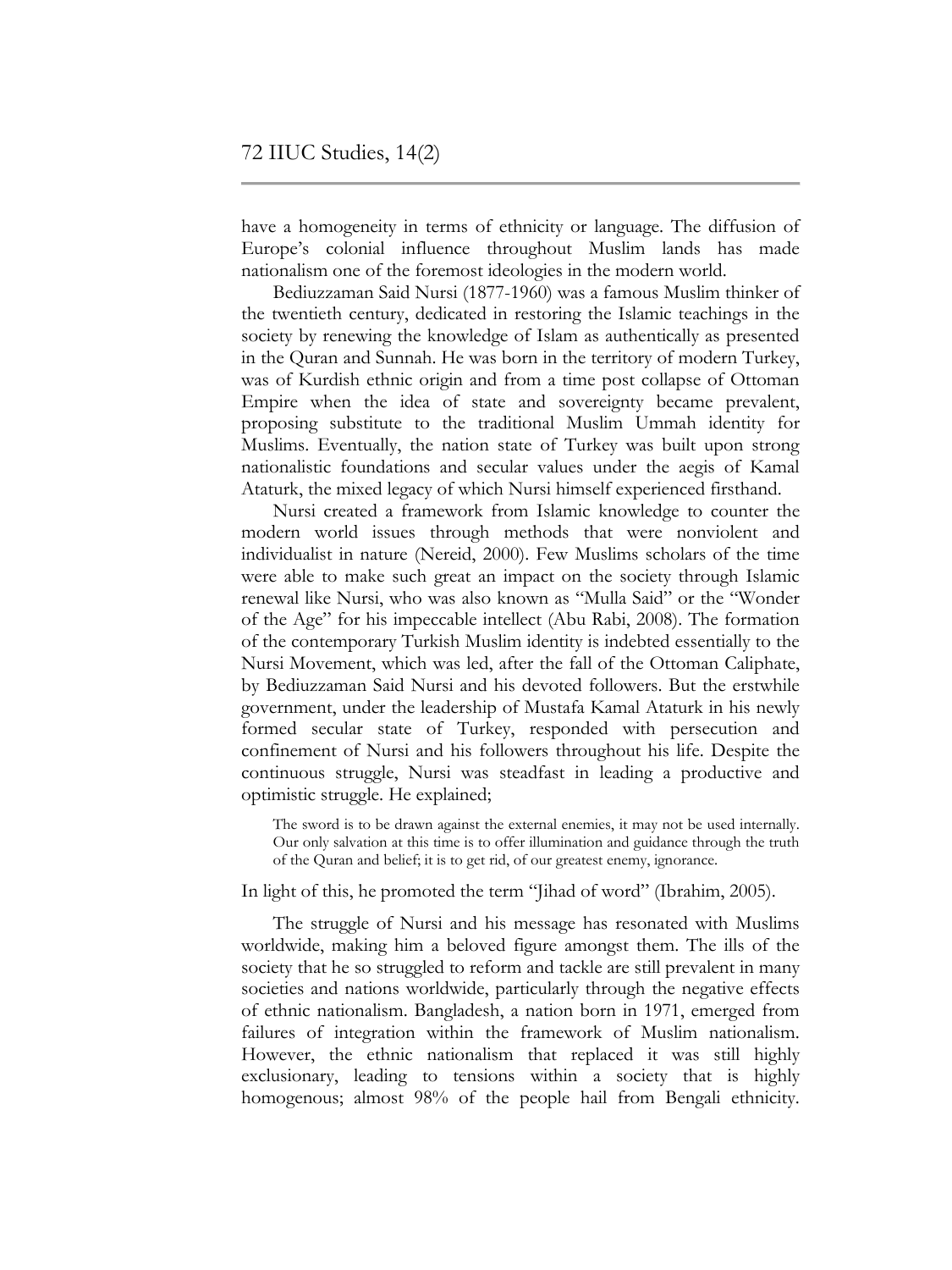Despite this homogeneity, Bangladeshi nationalism, as propagated by a section of its proponents, has largely positioned itself in a position antithetical to Islam, as practiced and expressed by the common people. The resulting tensions have led to the development of a polarized society, and narrow-mindedness in terms of government policies, whereby serious divisions have been fostered, and the "Other" have been victimized.

# **Nationalism: definition and discussion**

Nationalism initially emerged as an ideology, a belief, creed or political dogma in the contemporary scholarships that preached freedom from the shackles of long imposing dynasty rule, achieving self-governance and as an expression of sovereignty over a certain geographic territory (Triandafyllidou, 1998). The term nationalism was coined by the famous German philosopher Johann Gottfried Herder in the late 1770s, and he described it as a "belief that nations will benefit from, acting independently rather than collectively, emphasizing national rather than international goals." (Bensaid, 2017). Furthermore, nationalism is also described by another author as;

[a]…state of mind, permeating the large majority of a people and claiming to permeate all its members; it recognises the nation-state as the ideal form of political organisation, and nationality as the source of all creative and cultural energy and economic wellbeing. The supreme loyalty of man is therefore due to his nationality, and his own life is supposedly rooted in and made possible by its welfare (Kohn, 1990, as cited in Carter, 1994).

With the formation of nation states throughout the world, the fall of different empires was facilitated and inspired by this ideology, and it soon transformed into the fabric of identity and a sense of belonging for the masses; an identity that was constructed carefully by those who hold the power.

After the demise of the last Islamic empire- the Ottomans, Western social scientists have largely held the European transformation from the Church-state to nation state as the standard for modern civilization and "an inevitable stage in the universal ideological development," regardless of the context or the inclinations on the ground. Similar to other initially reluctant nations (Czech, Hungarian, Polish, Greek, etc.), the adaption of nationalism was credited for enabling Muslims (who are now divided into separate nations) to enter, from the "insignificant corner," to the phase of "social progress" and "middle-class capitalism" (Kohn, 1990 cited in Carter, 1994). Western philosophers celebrated their invention of the ideology, which quickly became a cornerstone for civilization in the rest of the world. Interestingly, even though the concept of nationalism is one of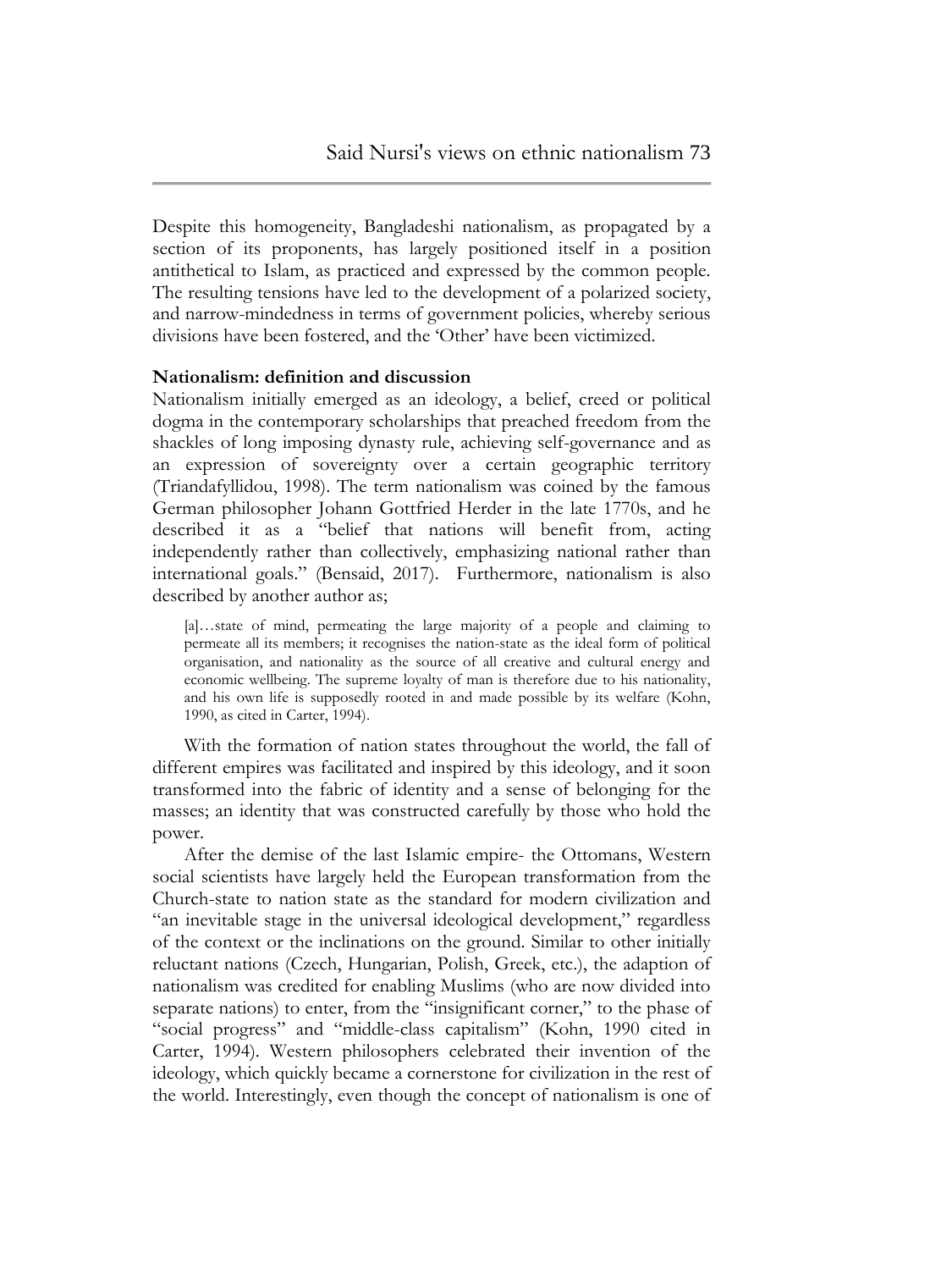the core reasons for many of the disputes in politics, including the creation of homogenous culture and features as a measuring tool for acceptance, the founder of the term, Herder, who is considered as the first theoretical scholar for nationalism, viewed it as "one of the avatars of contemporary multiculturalism" (Taylor, 1994).

However, scholars widely known as proponents of nationalism, like Hans Kohn and George Orwell, did warn the world of the effects of nationalism. One of the criticisms the ideology faces is the distortion of moral judgement that nationalism inflict upon its believers. Orwell (1953) explained, "*Because of nationalism we tend to divide the world into an "us" and "them"; terms like "freedom fighter" and "terrorist" become secondary to our own national sympathies; and a form of moral relativism prevails*". Similarly, White (2005), in his writing, mentioned that there are significant "moral dangers of nationalism," and like many scholars he also stated that "nationality and national differences are not really differences that should have any significance, for they are accidental determinations of who we are, like blood-type, race or even religion".

# **Said Nursi's understanding of nationalism and its ills**

Bediuzzaman Said Nursi acknowledged the widespread uprising of nationalistic sentiments that was evident in his times, especially with the emergence of Kamal Ataturk and his strong Turkish identity propaganda. Although, it was hard to distinguish the enforced secularism from nationalism due to the reformation movement of the time, Nursi articulated nationalism as a product in diverse form that exist throughout human history, not only as a product of the modern European thought. Unlike most Islamic scholars, Nursi had a rare view point towards reconciling nationalism as a valid and reasonable sentiment in the modern world, and to the Muslim world as well (Akhmetova, 2013). An analysis of the third and fourth matters in the Twenty Sixth Letter of the Risale-e-Nurshows that he understood that nationalism could be both positive and negative. He had this ability to differentiate the positive and negative aspects of nationalism, dividing it of positive and negative types without overbearing with moral policing of the thought, which is precisely the approach for most of the Islamic scholars even today. Warning of the ills of negative nationalism leading to divisions in the third matter of the Twenty Sixth Letter, he warned that the idea of nationalism as espoused by the "...cunning European tyrants in particular awaken this (nationalism) among Muslims in negative fashion so they may divide them up and devour them." (26th Letter, Risale-e-Nur, n.d.)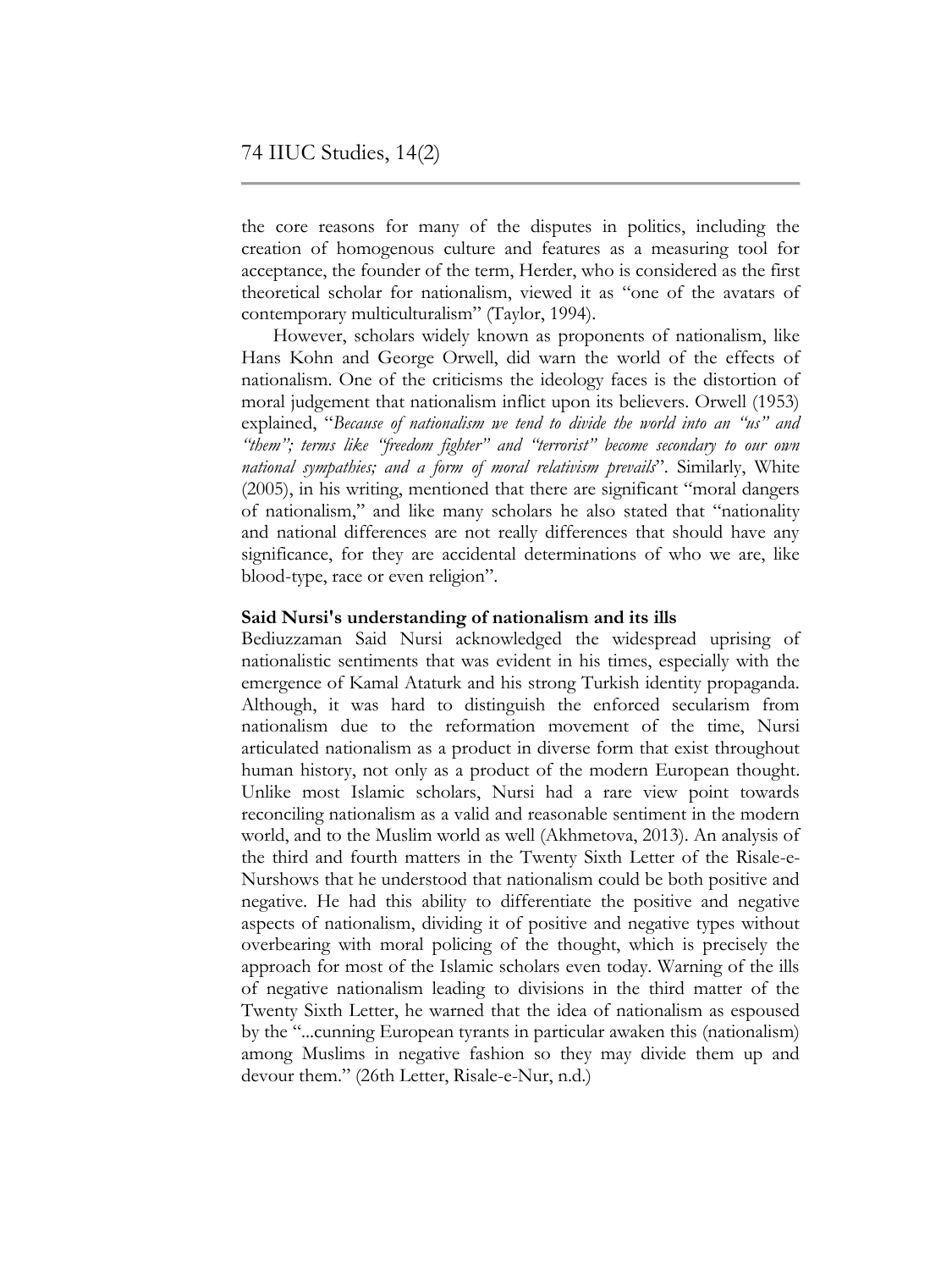Bediuzzaman Said Nursi and the Nur movement that was influenced by his thoughts brought up issues of importance for the broad-spectrum understanding of the relationship among state and faith in an Islamic perspective. In the writings of Nursi, "nation" (millet) and "nationhood" (milliyet) were used in light of the Arabic meanings of these words respectively. Interestingly the word "millet", Arabic for nation, was generally used by Muslim scholars to represent a "religion" or "membership" which was synonymous to the word "ummah" (Akhmetova, n.d.). Nursi, being a pragmatic thinker, believed in attaining the ability to mold oneself with the changing society, especially when that change is inevitable. Since, the new idea of sovereign nation took hold in post-Ottoman Turkey, instead of opposing the inevitable, it was important to pause and ponder what it really meant for Islam. According to Nursi, the concept of sovereignty of nation was not necessarily at odds with the Sharia. Instead, it could be a privilege that Muslims could enjoy, as well as a responsibility that they could preserve. To Nursi, if taken positively, nationalism could be a "vehicle to achieve material progress," which could facilitate the means to "uphold the supremacy of Islam" (Ibrahim, 2005).

Nursi believed that the ills of nationalism were not entirely a firsthand problem of his time, but that it had existed all through human history, stems when the individuals considers a particular race to be superior, or gives priority to race over religion. He mentioned the examples of Umayyad Dynasty and how it's over biased nepotism resulted in their disastrous ending. Since the ideologies of racialism and nationalism do not ensure justice and equality, Nursi opined, the Umayyad became tyrants and scared off the other nations. He discusses the ills of nationalism among Turks in the Fourth Satanic Stratagem of the Twenty Ninth Letter, detailing the negative nationalism in the garb of Turkism of his time, which he says led to the destruction of the Turks, whom he divides into six groups (29<sup>th</sup> Letter, Fourth Satanic Stratagem). Hence, negative nationalism "*flourishes through harming others and is nourished through devouring others*" (Bensaid, 2017).

Nationalism can only bring wellbeing if Muslims enable themselves to break free from the egoistic thought that make them feel supreme to others. However, the experiences he witnessed told of a different reality. It was important to make the people of faith realize that the sense of identity that was being instilled into the mind of Muslims was a constructed reality, which would bring no good but only evil. As a way out from this problem, he emphasized on the unity between Muslims, in particular that feeling of brotherhood called "ummah", as exemplified in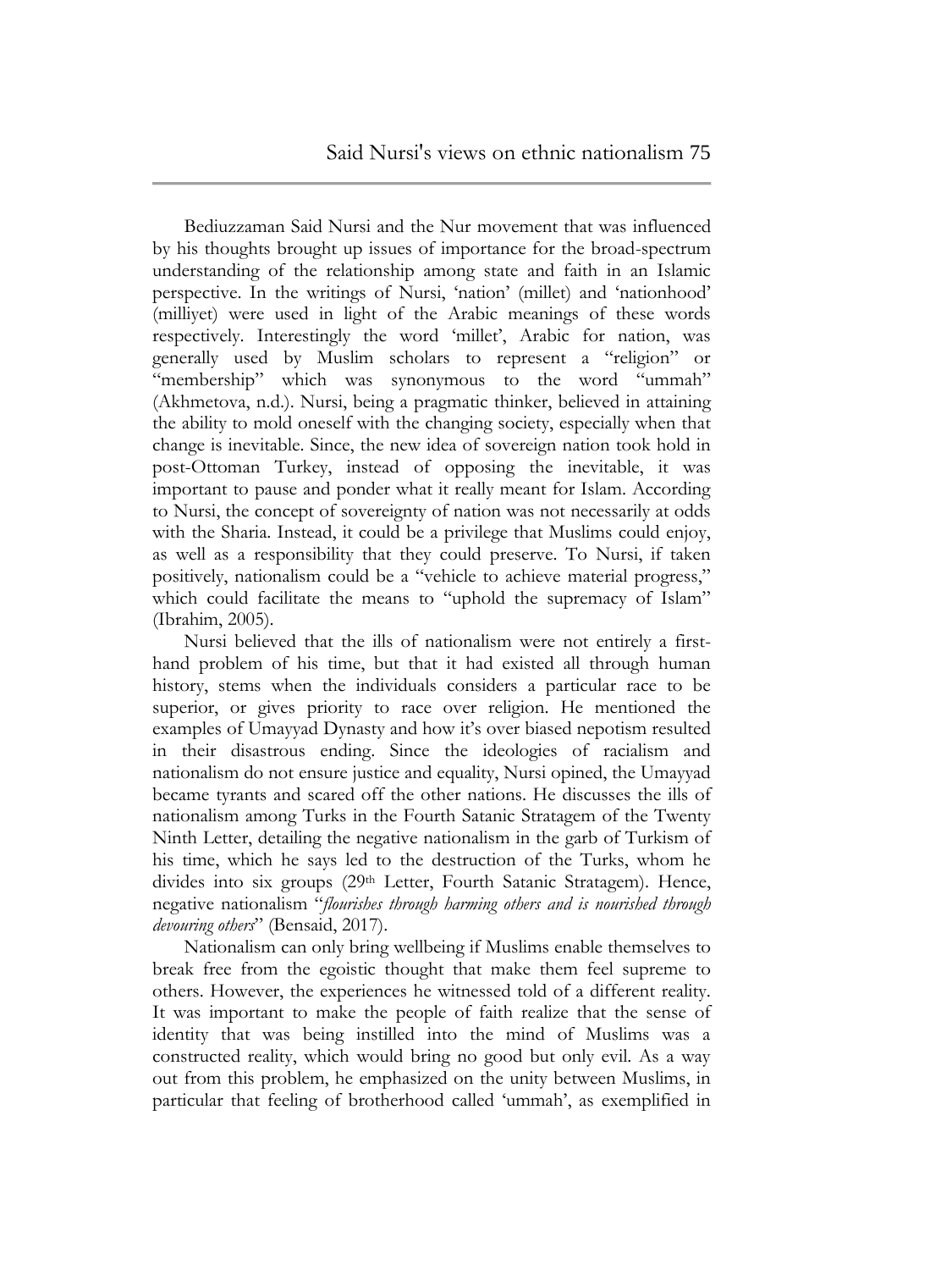the Damascus sermon, where he emphasized the unifying power of Islamic nationhood in the face of the seeds of enmity that were being attempted to be sown between the Turks and Arabs:

Freedom in accordance with the Shari'aand the consultation enjoined by the Shari'a have demonstrated the sovereignty of our true nationhood. The foundation and spirit of our true nationhood is Islam. In so far as they have carried the standard of the Ottoman Caliphate and Turkish army in the name of that nationhood, the two true brothers of Arab and Turk are like the shell and citadel of the nationhood of Islam, and the sentries of that sacred citadel. Thus, through the bond of this sacred nationhood, all the people of Islam become like a single tribe. Like the members of a tribe, the peoples and groups of Islam are bound and connected to one another through Islamic brotherhood (The Damascus Sermon, n.d.).

Based on the above premise, we can now move on to explore and discuss the developments and aspects of Bangladeshi nationalism, in order to evaluate it according to the views of Bediuzzaman Nursi. This will be important in understanding the recent trajectory of events in Bangladesh, and will help in evaluating the crisis of identity found among Bangladeshis today, as discussed in the following section.

# **Case Study**

#### **Nationalism in Bangladesh**

The independence of Bangladesh in 1971 opened a new era of nationalist identity based primarily on language, unlike in the earlier period, where the two-nation theory, identifying Muslims of India as a separate nation, was described as the chief basis of the Partition in 1947, leading to the formation of Pakistan and India. While most social scientists tend to look at the case of the development of Bangladeshi nationalism as being a reaction to the failure of Muslim nationalism in post-1947 Pakistan, Bangladeshi nationalism is actually a product of ethno-linguistic developments based upon the Bengali identity, which was propagated by a class of intellectuals and secular educated elite in the aftermath of the Partition of 1947. Bengali identity based Bangladeshi nationalism was a kind of territorial nationalism which was fostered by its proponents as the mechanism to achieve a separate independent homeland for Bengalis living in East Pakistan. Since Bangladeshi nationalism developed at a later stage after the 1970"s, it is important that we understand the beginnings of the Bengali identity upon which Bangladeshi nationalism was later developed. Throughout the initial formation stages of this concept by the secular educated Bengali elites, they failed to address some crucial questions - What was the place of overall religious identity in the Bengali identity? What was the place of Islam, as the religious identity of the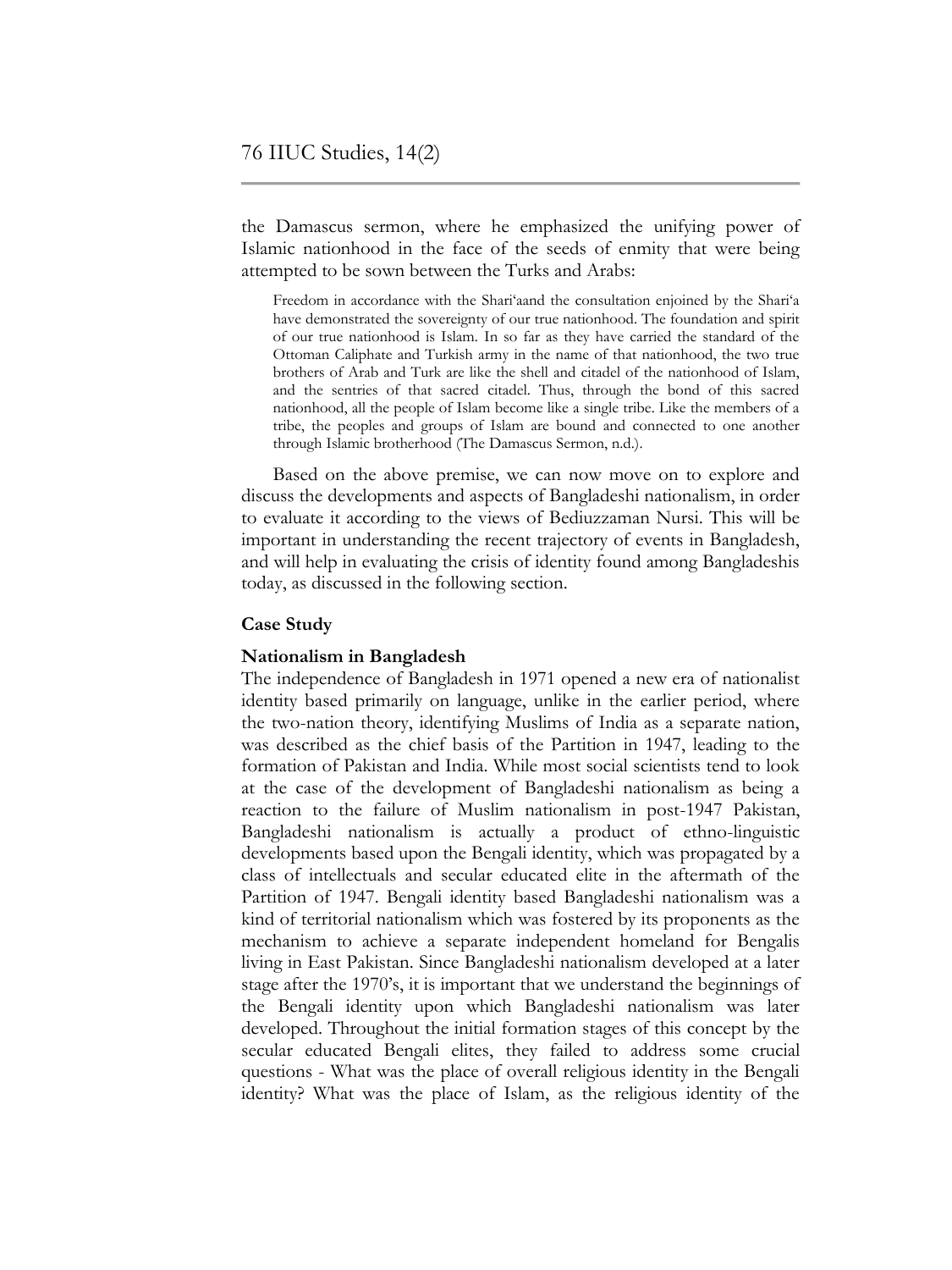majority Bangla speaking people in East Pakistan, in the Bengali identity? As we will later see, the inability to address such questions by the secular educated elite who were initially involved with the construction of this identity, and who later became the political ruling class in Bangladesh, ultimately led to the wedging of contradictions and ills within the concept of Bangladeshi nationalism in the long run, comprising of a dichotomy between the state and religion. In retrospect, these ills lead to the characterization of Bangladeshi nationalism over time as a negative type of nationalism as per the understanding of nationalism by Nursi.

# **Islam and Bengali identity until 1947**

A good place to start any discussion of the Muslim Bengali identity would be Rafiuddin Ahmed"s *The Bengal Muslims 1871-1906: A Quest for Identity.* In this book, he outlines the role of Islam in fostering a unique identity of the Muslims in Bengal, albeit from a highly critical point of view. From late 19th century onwards, the two major forces working within the Muslim society in Bengal were the religious preachers - the *mullahs* keen on Islamizing the peasantry, and the institutional and political changes introduced by the colonial administration that favoured some over others. While the policies of the colonial administration mainly affected the city dwellers and the elite, the poorer sections of the society living in the countryside were more influenced by the religious reform movements, which contributed to a renewed interest in Islam among ordinary rural people. This led to a formation of a cohesive identity based on Islam among the rural people, or the *atrap*, which was not really due to the direct initiative of the *ashraf* or the Muslim elite, who were more affected by the institutional and political policies of the colonial administration that favoured Hindu elites (Ahmed, 1981).

The *ashraf* elite, on the other hand, had much to gain from this unity based on religious identity among the *atrap,* and were able to successfully utilize the mass sentiment whenever necessary, through skillful manipulation of symbols and ideological propaganda, to which the rural people were receptive, towards the creation in the mass mind an awareness of distinct identity through culture and lifestyle, separate from the Hindu polity and the Hindu *bhadralok,* the loyal byproduct of the policies of favourable representation of the Hindu upper castes through the British policy of "divide and rule". It was amidst this atmosphere of rising tensions, fueled by a general neglect of Muslim subjects and the long standing socio-political discriminations against them, that the seeds for Muslim nationalism were sown amongst the Muslims of Bengal, which ultimately led to the creation of Pakistan in 1947 (Ahmed, 1981).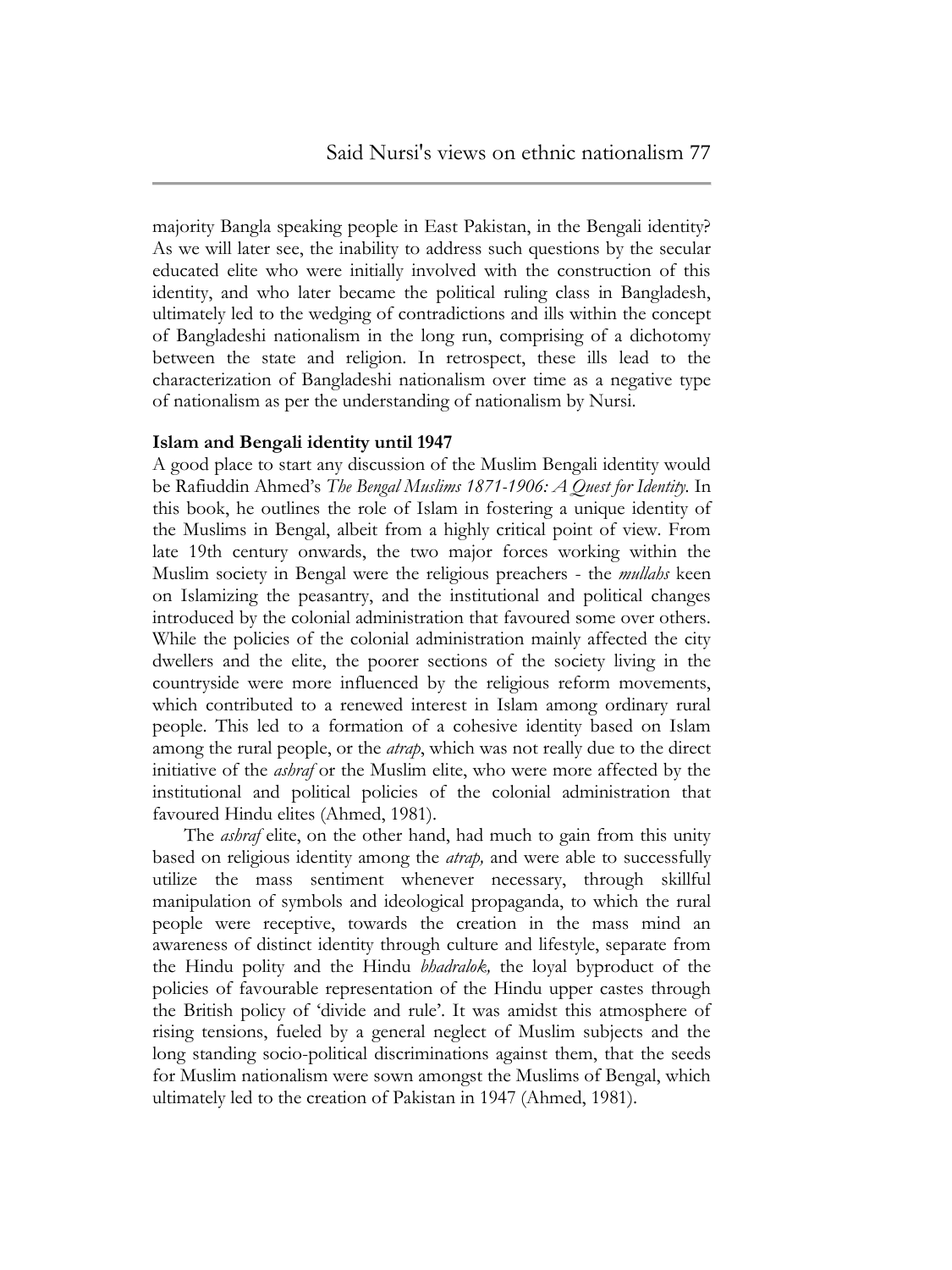#### **Muslim nationalism and rise of Bengali nationalism (1947-1971)**

The creation of Pakistan in 1947 was accompanied by high hopes among Muslims in Bengal for a better future, both politically and economically. In fact, it was the Muslims of Bengal who had been the strongest proponents of the idea of Pakistan; they voted overwhelmingly in favour of the Muslim League in the 1946 elections. However, the partition did not help much in improving the economic condition of the masses. Most opportunities remained in the hands of the Urdu-speaking elite, and only a few opportunities in administration and economy were with the local bourgeois in East Pakistan. The political manifestations of Bengali resentment, mostly the demands of the Bengali Muslim bourgeois and the educated middle class, many of whom were secular educated, culminated in the making demands that reflected their frustrations at lack of opportunities, such as the demand for the recognition of Bengali language and demands for autonomy. In time, the tensions grew stronger, and the Six-Points program of 1966 put forward to the erstwhile government for constitutional guarantees for power sharing reflected this, since it reflected the aspirations of the middle class and upper middle class. At the high point of tensions, the political programme of the Awami League, the party dominant in East Pakistan, was geared towards mobilization of the masses, through propaganda, to stand up to the exploitative nature of the "Punjabis"; it made sense to the masses and the Awami League swept the elections of 1970 upon a tide of Bengali nationalism fueled by the narrative of exploitation and accompanying symbols and propaganda. The refusal of the militarybureaucratic and business elite of West Pakistan to share power with the Bengali counter-elite, even after the decisive victory of 1970 elections, led ten-month long war of independence which led to the independence of Bangladesh. This conflict was touted by many, such as Rounaq Jahan and others, as being due to rise of Bengali nationalism. However, Rafiuddin Ahmed describes the process as being more complex than simplified narratives, since ethno-linguistic identity was not as strong a force as the Islamic identity of the common people, who were generally far removed from the debate of the clash of the identities between Muslim and Bengali nationalism, and generally did not see their culture and way of life as being 'antithetical' to Islam as such (Ahmed, 1990). It is perhaps the realization of this fact that Bengali nationalism, as expounded by its proponents among the educated elite, had to thrive upon a narrative of exploitation and use symbols. In retrospect, it did not deal with the issue of Islam and its importance in the lives of common people, but rather sought to portray Islam as an 'Other', as was observed in the post-independence period of Bangladesh. It was perhaps this very dichotomy and feeling of superiority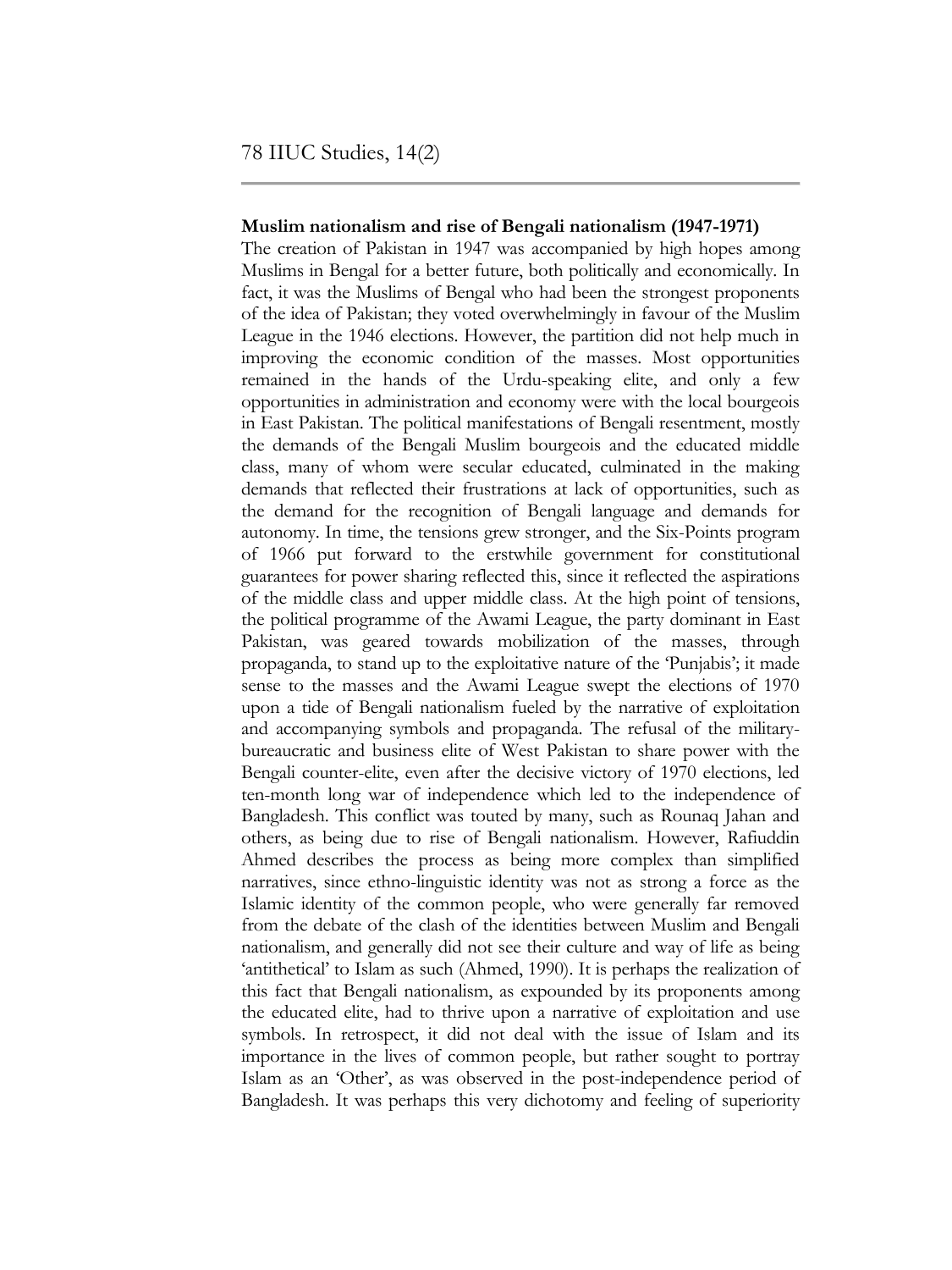constructed through negative portrayal of the religious 'Other' that Nursi warns of in his discussion on the ills of nationalism.

**Islam and rise of Bangladeshi nationalism in post-1971 Bangladesh** The transformation of Bengali nationalism to Bangladeshi nationalism in post 1971 Bangladesh is a fascinating one, and has been well documented and debated (Riaz, 2002; Riaz, 2003; Hossain & Khan, 2006). However, while such analyses tend to view the transformation from historical, political and constitutional perspectives, they collectively tend to fall into the trap of vilifying the religious "Other" when branding Bangladeshi nationalism as simply "unconstitutional", "imposed" or a "phenomenon creating a rift within an imagined community', i.e. a community held together by Bengali nationalism. While a detailed discussion of such points is necessary to understand the complexities surrounding issues in national identity, the focus of this article and the lack of space do not allow for that. However, it suffices to say that, in general, the issue of Islam, and its place in Bangladeshi national identity remains foggy and contested, mainly due to two reasons, constitutional constraints, and the role of a section of secular intellectuals working on the interpretation of Bengali identity as a secular construct.

# **Constitutional constraints shaping Bangladeshi national identity**

A major reason for casting the role of religion as the undesired "Other" in Bangladeshi nationalism stems for the ambiguity regarding its status in national identity in the Bangladesh constitution. According to the Bangladesh constitution, secularism is one of its key principles. The 1972 constitution of Bangladesh, drafted by the secular elite, enshrined the principle of "secularism" as one of the founding principles of Bangladesh, alongside nationalism, socialism and democracy. Although Islam, the religion of a majority of the people of the country was not given much of a space in the new constitution, since it contradicted with its secular principles. Scholars such as Maniruzzaman (1990) note that secularism was not enforced by the president, Sheikh Mujibur Rahman himself, since it did not receive public acceptance in either state controlled media or education, which were important tools at the hands of the state to construct its brand of nationalism (Mohsin, 2004). Instead, recordings of public speeches by Sheikh Mujibur Rahman often include stressing upon his religious identity as a Muslim and the frequent use of Islamic expressions (Riaz, 2003). In the course of respective administrations under Ziaur Rahman and HM Ershad, secularism was deleted from the Constitution and Islam was declared as the state religion through an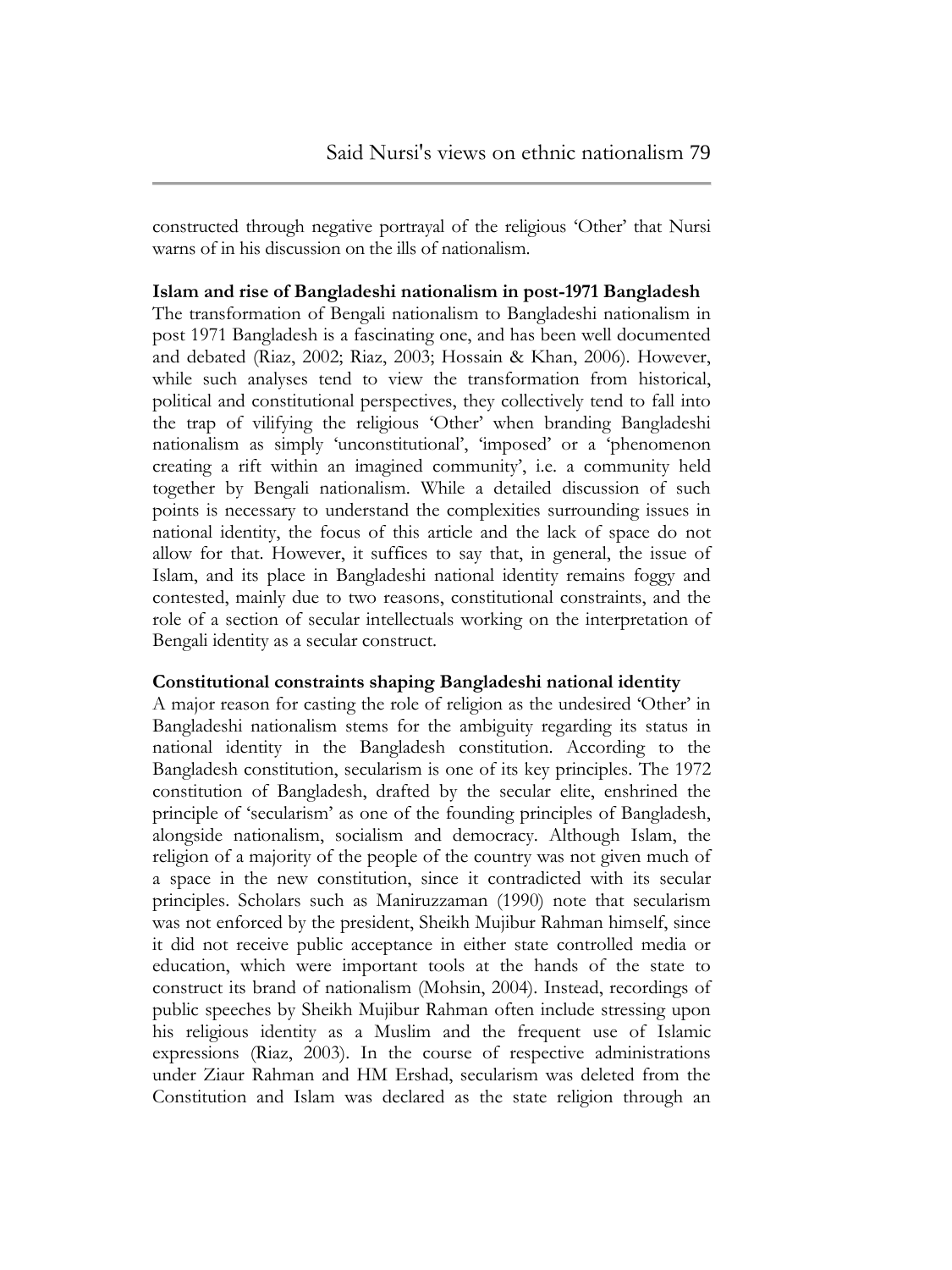amendment to the Constitution. Later, the principle of secularism was restored by the Bangladesh Parliament in 2011, and the amendment which declared Islam as the state religion was challenged in 2016 at the Supreme Court, but was dismissed. Therefore, presently, the constitution has the contradictory provisions of both "secularism" as a principle, alongside the status of Islam as the 'state religion', not just fuelling debates on national identity, but perhaps also reflecting a confused, contested and unresolved understanding of the role of religion in identity formation.

# **Role of intellectuals: Portrayal of Islamism as terrorism as the 'Other' of Bangladeshi national identity**

Through assessment of the work of a section of secular intellectuals in Bangladesh, it can also be seen that Islam is being cast as the "Other" of Bangladeshi national identity. In this regard, the use of value-loaded terms such as "Islamic resurgence" (Hashmi, 2004), "Islamization" (Mohsin, 2004), and the more recent "political Islamists" and "political Islam" (Riaz & Fair, 2011) tend to portray Islam as the "Other" of the Bangladeshi identity, creating and sustaining a dichotomy that, although may be lacking in substance on ground, inform the media and the world about Bangladeshi society and identity. Such use of labels has proliferated in recent times with the global rise in the phenomena of extremism and terrorism, especially in the post 9/11 period, making Bangladesh appear as a hub for activities of Islamic terror, when such is clearly untrue, looking at the largely peaceful and religiously harmonious nature of the Bangladeshi society.

Perhaps, the clearest manifestation of this 'Othering' can be seen in the events surrounding the recently held war crimes trials of the 1971 independence war which had led to the formation of Bangladesh as an independent country. These include the hanging of several political opposition Islamist and nationalist leaders, and polarization of public opinion through huge street protests and demonstrations for and against the trials over the past several years. While there is a dearth of studies on how the war crimes trials have affected and continue to affect identity formation, few can contest the fact that it has affected the dynamics of identity formation, including the creation of rifts in the "imagined community" of Bangladeshi nationalism through formation and perpetuation of a disloyal and non-conformist Islamist 'Other'. The dominant narrative regarding the war crimes trial suggests that these trials aim to free the nation from its scandalous past, and that the "crimes against humanity" cannot go unpunished (Islam & Islam, 2018). The narrative has its ideological roots in the assertion of the arbitrary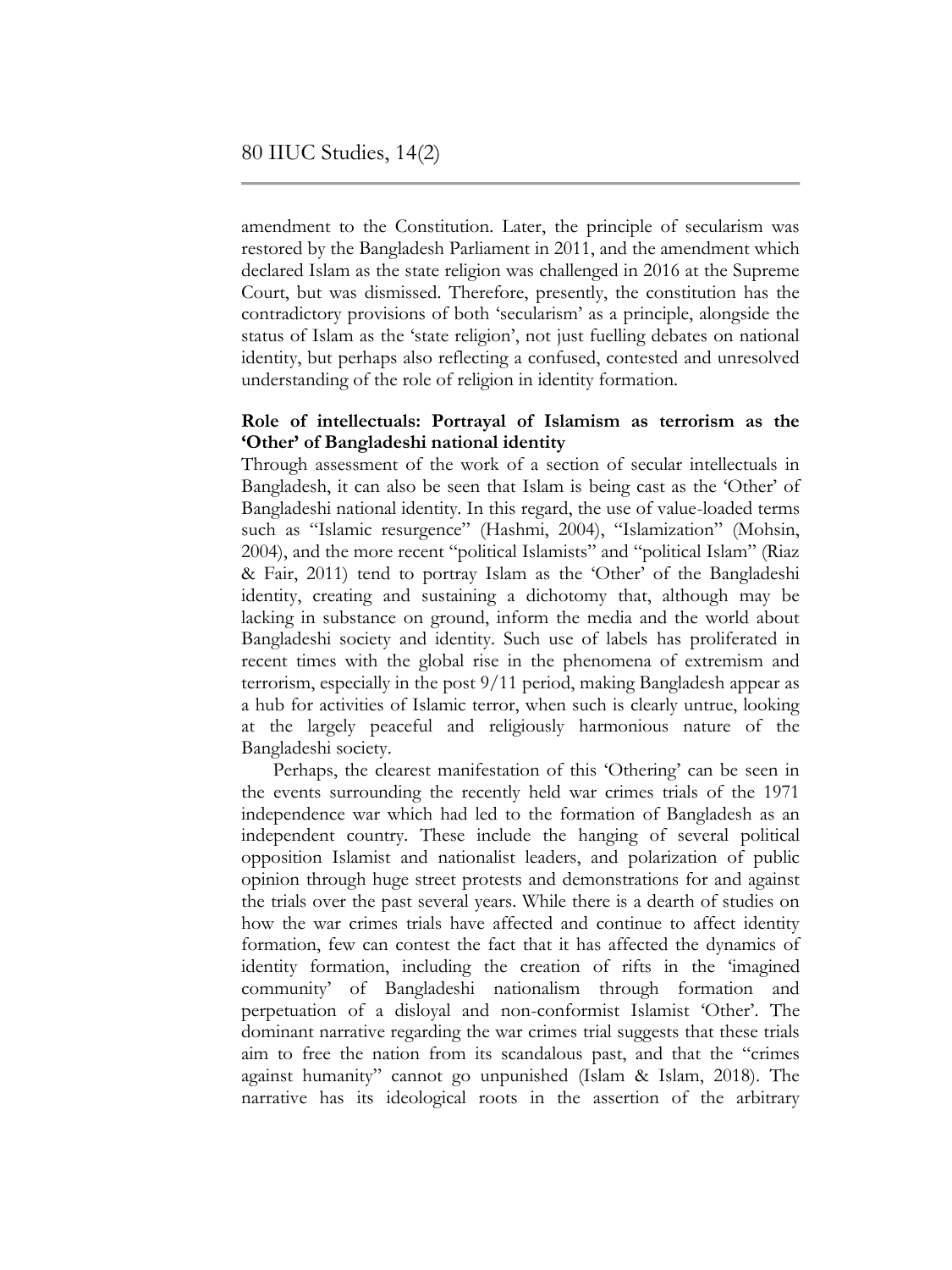dichotomy of pro-liberation and anti-liberation forces in Bangladesh since 1971. Fairly simplistic and prone to rash political use by its proponents, it fails to take into question, or rather ignores, subsequent developments in Bangladesh history where currently accused "anti-liberation" elements such as Jamaat-e-Islami played definite roles, such as the pro-democracy anti-Ershad movement of the 90"s, or the fact that political Islamists have participated regularly in national elections and in government throughout the years. While almost the entire Jamaat leadership have been hanged in these trials, a whole second or third generation of political Islamists and their supporters, a significant part of the Bangladeshi population, have been identified as "anti-liberation" a tag that continues to fuel current Awami League government actions such as human rights abuses, stifling of media and opposition, etc. and narratives such as anti-terrorism and "for upholding the values of the liberation war".

The exclusion of Islamists from public life and their portrayal as the "Other" by the Bangladeshi government, leading to the larger narrative of labelling of Islam and its symbols as the 'Other' of Bangladeshi national identity is bound to have a negative impact on national identity formation. In this regard, associating the Islamists with "anti-liberation" and terrorism only jeopardizes the question of Islam in the Bangladeshi identity, and only helps in casting Islam as the religious "Other" of Bangladeshi nationalism.

#### **Conclusion**

Nursi"s message on nationalism was that, given the right attitude and policies, it could play a positive role towards fostering progress in Muslim societies. However, failure to realize the right attitude and policies could lead to disastrous consequences, which is strongly evident in the case of Bangladesh and its brand of ethnic nationalism. An interesting point to note is that Bengali identity, as practiced and understood by Bengali Hindus in West Bengal, is not at odds with either Indian nationalism or the Hindu faith. This is not the case in Bangladeshi nationalism, which is also based on the Bengali identity, but is at odds with Muslim identity, attitudes and aspirations of the Bengali-speaking Muslim people, which is an indication of a serious underlying anomaly in the understanding of Bangladeshi nationalism by its proponents. It is manifested in like within the actions of the Bangladeshi government, especially through characterization of symbols and attitudes related to Islam as the "Other", a good indication of which is the current narrative of Islamic terrorism and the vilification of opposition Islamists in Bangladesh.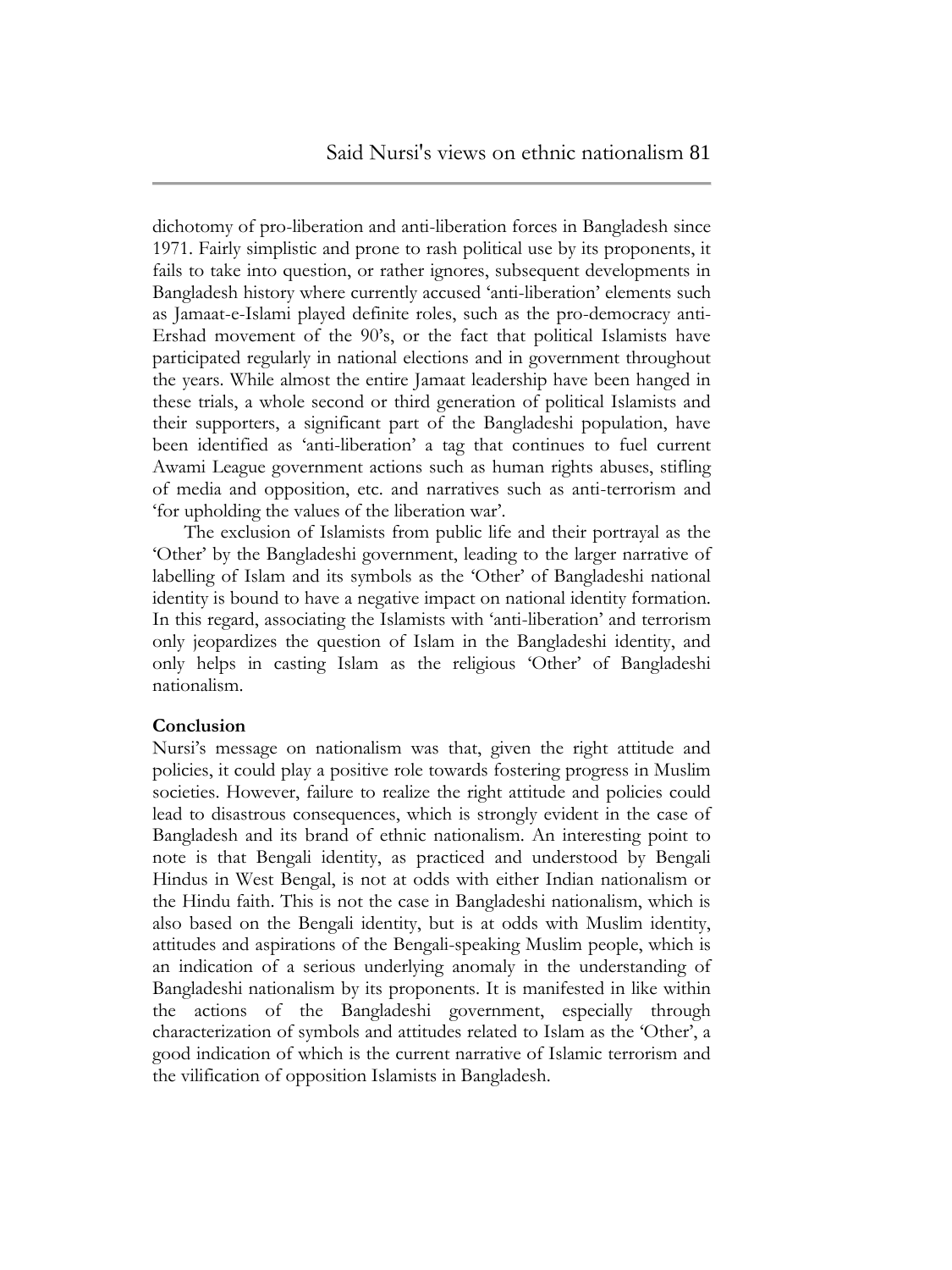Only a sincere re-evaluation of historical narratives and a radical socio-cultural realignment of the understanding of Bangladeshi nationalism with Islam and Islamic values can foster a transformation towards a better future. It is highly recommended that the proponents of Bangladeshi nationalism understand the message of Nursi, particularly his warnings on the ill effects of negative nationalism, and work towards aligning their thoughts and understanding with the aspirations of the common people of Bangladesh towards creation of an identity that strives to include, and not exclude, to be proactive, and not reactive, in both theoretical narrative and action.

#### **References**

- 26<sup>th</sup> Letter, Third Topic. (n.d.). Retrieved from [http://www.erisale.com/index.jsp?locale= en#content.en.202.372](http://www.erisale.com/index.jsp?locale=%20en#content.en.202.372)
- 29th Letter, Sixth Section, Fourth Satanic Stratagem. (n.d.). Retrieved from [http://www.erisale.com/index. jsp?locale=en#content.en.202.482](http://www.erisale.com/index.%20jsp?locale=en#content.en.202.482)
- [Abu-Rabi',](http://www.sunypress.edu/Searchadv.aspx?IsSubmit=true&SearchOptionID=2&txtAuthorSearch=Ibrahim%20M.%20Abu-Rabi%27) I. M. (2008). *Spiritual dimensions of Bediuzzaman Said Nursi's Risale-I Nur.*  SUNY Press.
- Ahmed, R. (1981). *The Bengal Muslims 1871-1906: A quest for identity.* Delhi: Oxford University Press.
- Ahmed, R. (1990). *Religion, Nationalism and Politics in Bangladesh*. Delhi: South Asian Publishers.
- Akhmetova, E. (2013). The impact of nationalism on civilisational development and human security: Works of Said Nursi and Musa Jārullāh. *Islam and Civilisational Renewal*, *4*(4), 615-633.
- Akhmetova, E. (n.d.). *Nationalism in the Modern World: From the viewpoint of Bediuzzaman Said Nursi.* Retrieved from [http://www.bediuzzamansaidnursi.org/en/icerik/nationalism-modern](http://www.bediuzzamansaidnursi.org/en/icerik/nationalism-modern-world-viewpoint-said-nursi)[world-viewpoint-said-nursi](http://www.bediuzzamansaidnursi.org/en/icerik/nationalism-modern-world-viewpoint-said-nursi)
- Bensaid, B. (2017). Spiritual and moral reform of Muslim inmates: The Nursi Model. In I. S., Markham, & Z. Sayılgan (Ed.), *The Companion to Said Nursi Studies* (pp. 305-321)*.* Eugene, Oregon: Pickwick Publications.
- Carter, S. K. (1994). *Russian nationalism: Yesterday, today, tomorrow*. London: Pinter Publishers.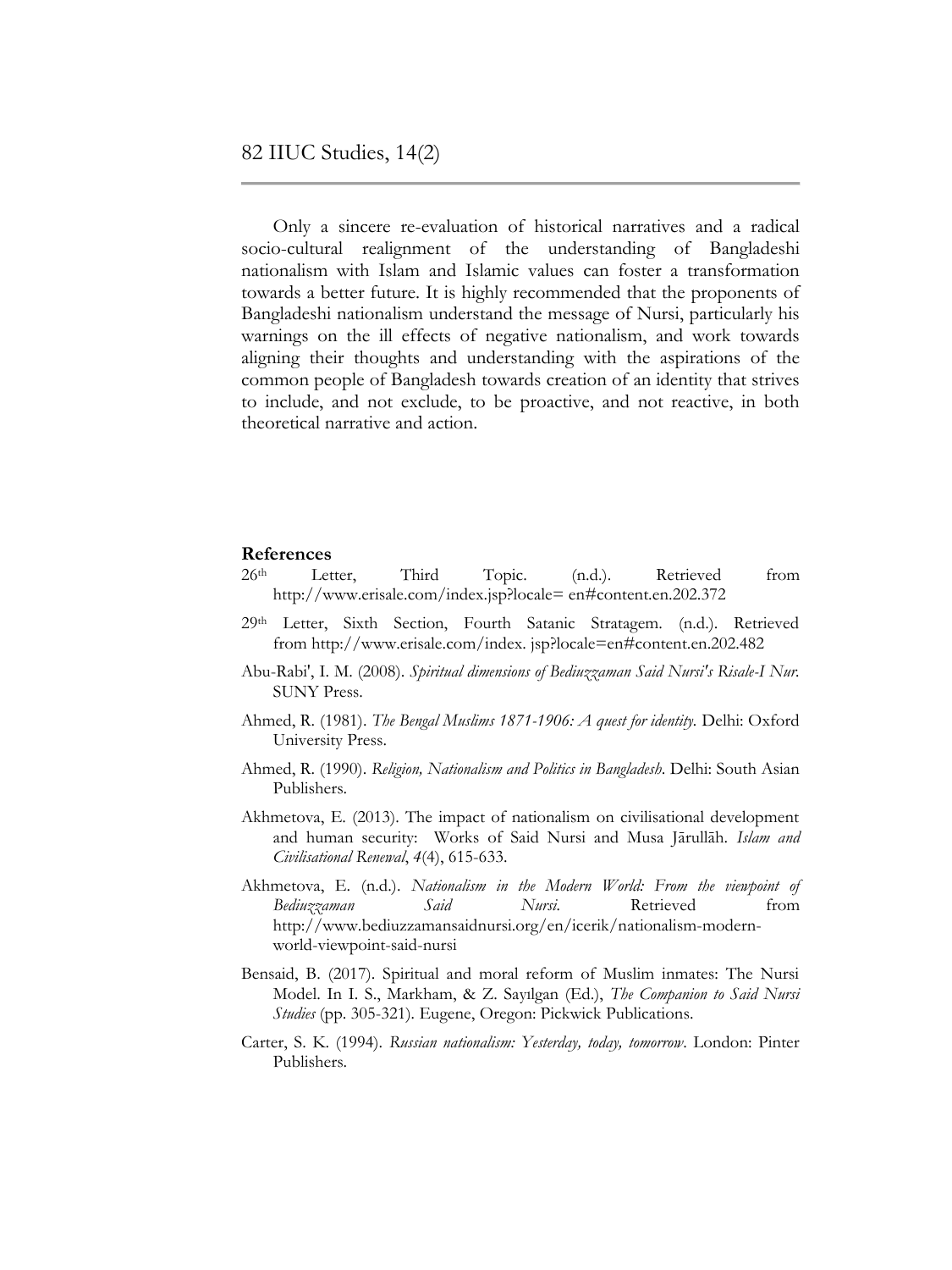- Hashmi, T. I. (2004). Islamic resurgence in Bangladesh: Genesis, dynamics and implications. In S. P. Limaye, M. Malik, & R. G. Wirsing (Ed.), *Religious radicalism and security in South Asia* (pp. 35–72). Honolulu, HI: Asia-Pacific Center for Security Studies.
- Hossain, I., & Khan, M. H. (2006). The rift within an imagined community: Understanding nationalism(s) in Bangladesh. *Asian Journal of Social Science*, *34*(2), 324-339.
- Ibrahim, H. A. (2005). Bediuzzaman Nursi; An overview of his life and position towards globalization. *Contemporary Islamic Political Thought; A study of eleven Islamic thinkers* (pp. 51-68). Malaysia: Research Center, IIUM.
- Islam, M. N., & Islam, M. S. (2018). Islam, politics and secularism in Bangladesh: Contesting the dominant narratives. *Social Sciences*, *7*(3), 37. DOI: 10.3390/socsci7030037
- Maniruzzaman, T. (1990). *Bangladesh politics: Secular and Islamic trends in religion, nationalism and politics in Bangladesh* (pp.62-93). New Delhi: South Asian Publishers.
- Mohsin, A. A. (2004). Religion, politics and security: The case of Bangladesh. In S. P. Limaye, R. G. Wirsing, & M. Malik (Ed.), *Religious Radicalism and Security in South Asia* (pp. 470). Honolulu HI: Asia-Pacific Center for Security Studies.
- Nereid, C. T. (2000). *In the light of Said Nursi: Turkish nationalism and the religious alternative (Bergen Studies on the Middle East & Africa).* London: C. Hurst & Co. Publishers Ltd.
- Nursi, S. (1989). *The Damascus Sermon*. Istanbul: Sözler Publications.
- Nursi, S. (1995). *Risale-i Nur Collection, Volume 3: The Flashes Collection.* USA: Nur Publishers.
- Orwell, G. (1953). Notes on Nationalism. In *Such, such were the joys*. New York: Harcourt, Brace and Company.
- Riaz, A. (2002). Nations, nation-state and politics of Muslim identity in South Asia. *Comparative Studies of South Asia, Africa and Middle East, 22*(1-2), 53-58. https://doi.org/10.1215/1089201X-22-1-2-53
- Riaz, A. (2003). God Willing: The politics and ideology of Islamism in Bangladesh. *Comparative Studies of South Asia, Africa and Middle East, 23*(1), 301-320. https://doi.org/10.1215/1089201X-23-1-2-301
- Riaz, A., & Fair, C. (Ed.). (2011). *Political Islam and governance in Bangladesh*. London and New York: Routledge.
- Taylor, C. (1994). The politics of recognition. In *Multiculturalism: Examining the politics of recognition* (pp. 30-32). Princeton: Princeton University Press.